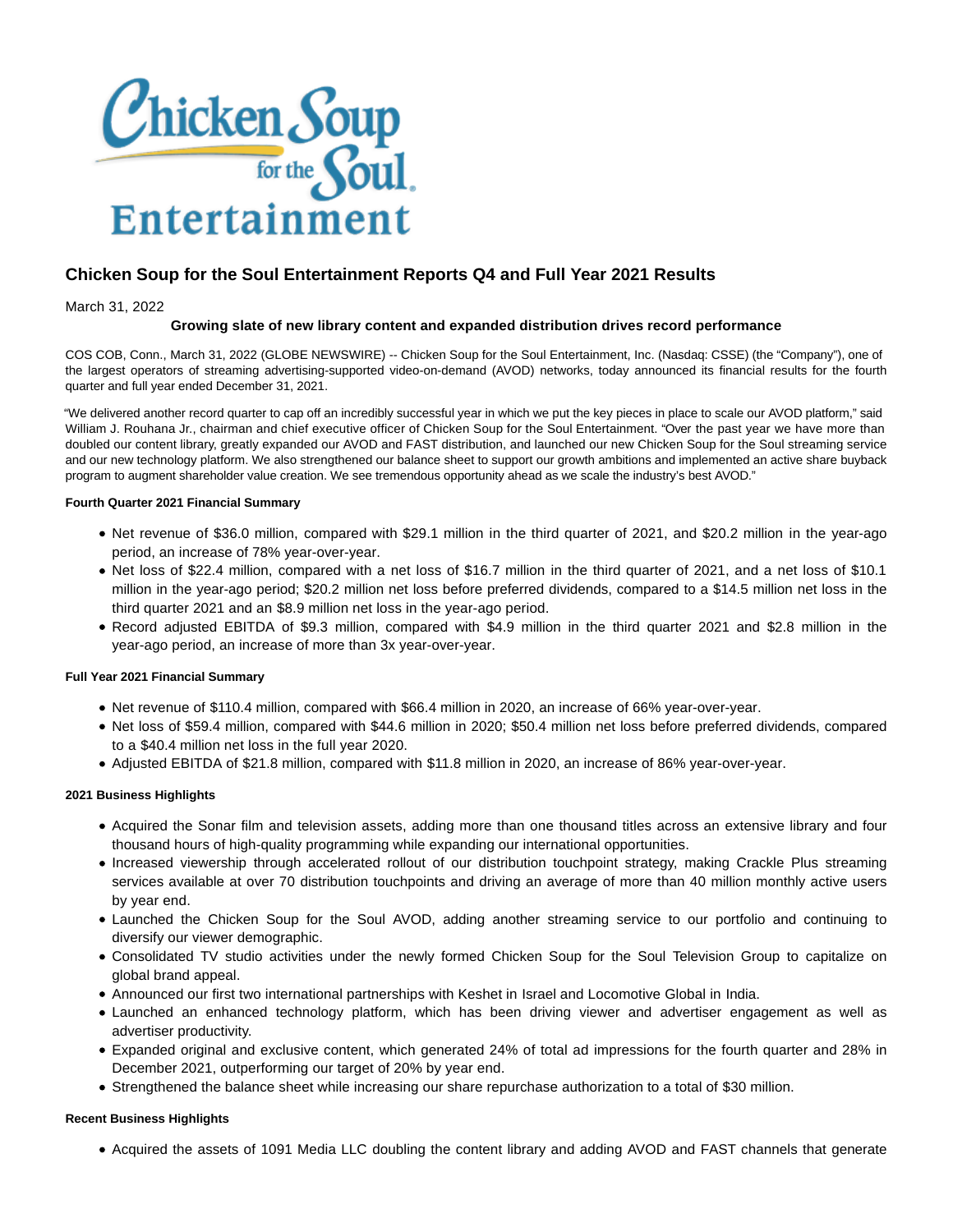approximately 1 billion yearly ad impressions.

- Entered a three-year exclusive license with BBC for the AVOD and FAST distribution of the smash hit series Sherlock and over 2,500 hours of additional content.
- Entered into a multi-year agreement with APX Content Ventures and Publicis Media for the *Inside the Black Box* series, creating a partnership with a large advertiser and helping enhance ad delivery.
- Gained rights to exclusively stream the original Spider-Man trilogy for free on Crackle driving increased viewership in February.
- Accelerated rollout of our distribution touchpoint strategy that will expand Crackle Plus streaming services availability to over 90 touchpoints.

Gross profit for the year ended December 31, 2021, was \$31.3 million, or 28% of net revenue, compared with \$14.2 million, or 21% of net revenue in 2020.

Operating loss for the year ended December 31, 2021, was \$46.0 million, compared with an operating loss of \$44.3 million in 2020.

Net loss for the year ended December 31, 2021, was \$59.4 million, or \$3.96 per share, compared with a net loss of \$44.6 million, or \$3.62 per share, in the prior year. Excluding preferred dividends, the net loss in 2021 was \$50.4 million, or \$3.36 per share, compared with net loss of \$40.4 million, or \$3.29 per share in the prior year. On an adjusted basis excluding \$0.80 of charges related to content, intangible assets and goodwill impairments as well as \$0.37 of amortization related to acquired intangible assets, 2021 net loss per share totaled \$2.80.

Adjusted EBITDA for the year ended December 31, 2021, was \$21.8 million, compared with \$11.8 million in 2020.

As of December 31, 2021, the company had \$44.3 million of cash and cash equivalents compared with \$14.7 million as of December 31, 2020, and outstanding debt of \$56.7 million as of December 31, 2021, compared with \$44.1 million as of December 31, 2020.

For a discussion of the financial measures presented herein which are not calculated or presented in accordance with U.S. generally accepted accounting principles ("GAAP"), see "Note Regarding Use of Non-GAAP Financial Measures" below and the schedules to this press release for additional information and reconciliations of non-GAAP financial measures.

The company presents non-GAAP measures such as Adjusted EBITDA to assist in an analysis of its business. These non-GAAP measures should not be considered an alternative to GAAP measures as an indicator of the company's operating performance.

#### **Conference Call Information**

- Date, Time: Thursday, March 31, 2022, 4:30 p.m. ET.
- Toll-free: (833) 832-5128
- $\bullet$  International: (484) 747-6583
- Conference ID: 8657723
- A live webcast and replay will be available at [https://ir.cssentertainment.com/ u](https://ir.cssentertainment.com/)nder the "News & Events" tab

#### **Conference Call Replay Information**

- Toll-free: (855) 859-2056
- $\bullet$  International: (404) 537-3406
- Reference ID: 8657723

#### **ABOUT CHICKEN SOUP FOR THE SOUL ENTERTAINMENT**

Chicken Soup for the Soul Entertainment, Inc. (Nasdaq: CSSE) (the "Company") operates streaming video-on-demand networks (VOD). The Company owns Crackle Plus, which owns and operates a variety of ad-supported and subscription-based VOD networks including Crackle, Chicken Soup for the Soul, Popcornflix, Popcornflix Kids, Truli, Pivotshare, Españolflix and FrightPix. The Company also acquires and distributes video content through its Screen Media and 1091 Pictures subsidiaries and produces original video content through the Chicken Soup for the Soul Television Group. Chicken Soup for the Soul Entertainment is a subsidiary of Chicken Soup for the Soul, LLC, which publishes the famous book series and produces super-premium pet food under the Chicken Soup for the Soul brand name.

#### **Note Regarding Use of Non-GAAP Financial Measures**

Our consolidated financial statements are prepared in accordance with generally accepted accounting principles in the United States ("U.S. GAAP"). We use a non-GAAP financial measure to evaluate our results of operations and as a supplemental indicator of our operating performance. The non-GAAP financial measure that we use is Adjusted EBITDA. Adjusted EBITDA (as defined below) is considered a non-GAAP financial measure as defined by Regulation G promulgated by the SEC under the Securities Act of 1933, as amended. Due to the significance of non-cash and non-recurring expenses recognized during the three and years ended December 31, 2021 and 2020, and the likelihood of material non-cash, non-recurring, and acquisition related expenses to occur in future periods, we believe that this non-GAAP financial measure enhances the understanding of our historical and current financial results as well as provides investors with measures used by management for the planning and forecasting of future periods, as well as for measuring performance for compensation of executives and other members of management. Further, we believe that Adjusted EBITDA enables our board of directors and management to analyze and evaluate financial and strategic planning decisions that will directly affect operating decisions and investments. We believe this measure is an important indicator of our operational strength and performance of our business because it provides a link between operational performance and operating income. It is also a primary measure used by management in evaluating companies as potential acquisition targets. We believe the presentation of this measure is relevant and useful for investors because it allows investors to view performance in a manner similar to the method used by management. We believe it helps improve investors' ability to understand our operating performance and makes it easier to compare our results with other companies that have different capital structures or tax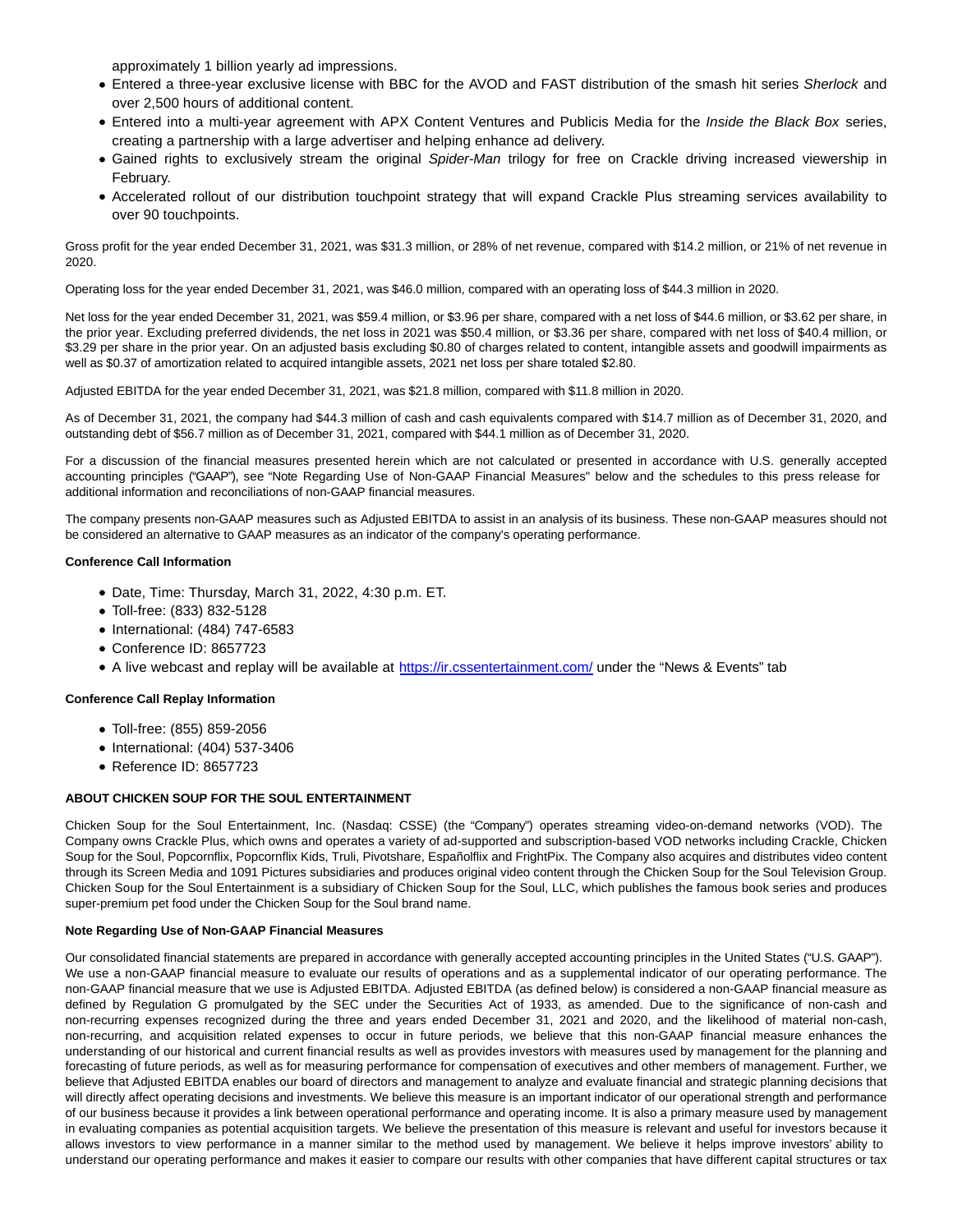rates. In addition, we believe this measure is also among the primary measures used externally by our investors, analysts and peers in our industry for purposes of valuation and comparing our operating performance to other companies in our industry.

The presentation of Adjusted EBITDA should not be construed as an inference that our future results will be unaffected by unusual, infrequent or non-recurring items or by non-cash items. This non-GAAP financial measure should be considered in addition to, rather than as a substitute for, our actual operating results included in our condensed consolidated financial statements.

We define Adjusted EBITDA as consolidated operating income (loss) adjusted to exclude interest, taxes, depreciation, amortization (including tangible and intangible assets), acquisition-related costs, consulting fees related to acquisitions, dividend payments, non-cash share-based compensation expense, and adjustments for other unusual and infrequent in nature identified charges, including transition related expenses. Adjusted EBITDA is not an earnings measure recognized by U.S. GAAP and does not have a standardized meaning prescribed by GAAP; accordingly, Adjusted EBITDA may not be comparable to similar measures presented by other companies. We believe Adjusted EBITDA to be a meaningful indicator of our performance that management uses and believes provides useful information to investors regarding our financial condition and results of operations. The most comparable GAAP measure is operating income (loss).

A reconciliation of net loss to Adjusted EBITDA is provided in the company's Annual Report on Form 10-K for the year ended December 31, 2021, under "Management's Discussion and Analysis of Financial Condition and Results of Operations – Reconciliation of Unaudited Historical Results to Adjusted EBITDA."

### **FORWARD-LOOKING STATEMENTS**

This press release includes forward-looking statements within the meaning of the federal securities laws. Forward-looking statements are statements that are not historical facts. These statements are based on various assumptions, whether or not identified in this press release, and on the current expectations of management and are not predictions of actual performance. Such assumptions involve a number of known and unknown risks and uncertainties, including but not limited to our core strategy, operating income and margin, seasonality, liquidity, including cash flows from operations, available funds, and access to financing sources, free cash flows, revenues, net income, profitability, stock price volatility, future regulatory changes, price changes, the ability of the Company's content offerings to achieve market acceptance, the Company's success in retaining or recruiting officers, key employees, or directors, the ability to protect intellectual property, the ability to complete strategic acquisitions, the ability to manage growth and integrate acquired operations, the ability to pay dividends, regulatory or operational risks, and general market conditions impacting demand for the Company's services. For a more complete description of these and other risks and uncertainties, please refer the Company's Annual Report on Form 10-K for the year ended December 31, 2021, to be filed with the SEC on March 31, 2022. If any of these risks materialize or our assumptions prove incorrect, actual results could differ materially from the results implied by these forward-looking statements. These forward-looking statements speak only as of the date hereof and the Company expressly disclaims any obligation or undertaking to release publicly any updates or revisions to any forward-looking statements contained herein to reflect any change in the Company's expectations with respect thereto or any change in events, conditions or circumstances on which any statement is based.

#### **INVESTOR RELATIONS**

Taylor Krafchik Ellipsis [CSSE@ellipsisir.com](https://www.globenewswire.com/Tracker?data=3ydDsVM08hX4Lqax38miYnIsdyF60CEIYzVayFDAFt2vrijPpVr1shjrrXBqCK9V83t0tllWjgYRHXeypkjSLKjfkdOFTKkj2zoRVxbfhfU=) 646-776-0886

#### **MEDIA CONTACT**

Kate Barrette RooneyPartners LLC [kbarrette@rooneypartners.com](https://www.globenewswire.com/Tracker?data=yrpUtuZAEnI5OIpZjJJYWl9bO_UxbZ3u3j5vQQb3Xj6CdH6e1Vkef7yVVrx7fhJQ4PZEFr9y8eySebQtD1MOpUCF9jRAKPAfd8KX2C_DcnayPMyjzuI_WWXui-h-Hns_) (212) 223-0561

### **Tables Follow**

## **Chicken Soup for the Soul Entertainment, Inc. Condensed Consolidated Balance Sheets**

|                                                                                                         | December 31.<br>2021 | December 31,<br>2020 |  |
|---------------------------------------------------------------------------------------------------------|----------------------|----------------------|--|
| <b>ASSETS</b>                                                                                           |                      |                      |  |
| Cash and cash equivalents                                                                               | \$<br>44,286,105     | 14,732,726<br>S.     |  |
| Accounts receivable, net of allowance for doubtful accounts of \$786,830, and \$1,035,643, respectively | 60,213,807           | 25,996,947           |  |
| Prepaid expenses and other current assets                                                               | 1,904,273            | 1,382,502            |  |
| Due from affiliated companies                                                                           |                      | 5,648,652            |  |
| Content assets, net                                                                                     | 63,645,396           | 51,020,318           |  |
| Intangible assets, net                                                                                  | 18,035,091           | 19,370,490           |  |
| Indefinite lived intangible assets                                                                      | 12,163,943           | 12,163,943           |  |
| Goodwill                                                                                                | 39,986,530           | 21,448,106           |  |
| Other assets, net                                                                                       | 5,190,954            | 4,517,102            |  |
| Total assets                                                                                            | \$245,426,099        | \$156,280,786        |  |
| <b>LIABILITIES AND EQUITY</b>                                                                           |                      |                      |  |
| Accounts payable and accrued other expenses                                                             | \$<br>34,984,226     | 21,394,957<br>\$.    |  |
| Due to affiliated companies                                                                             | 489.959              |                      |  |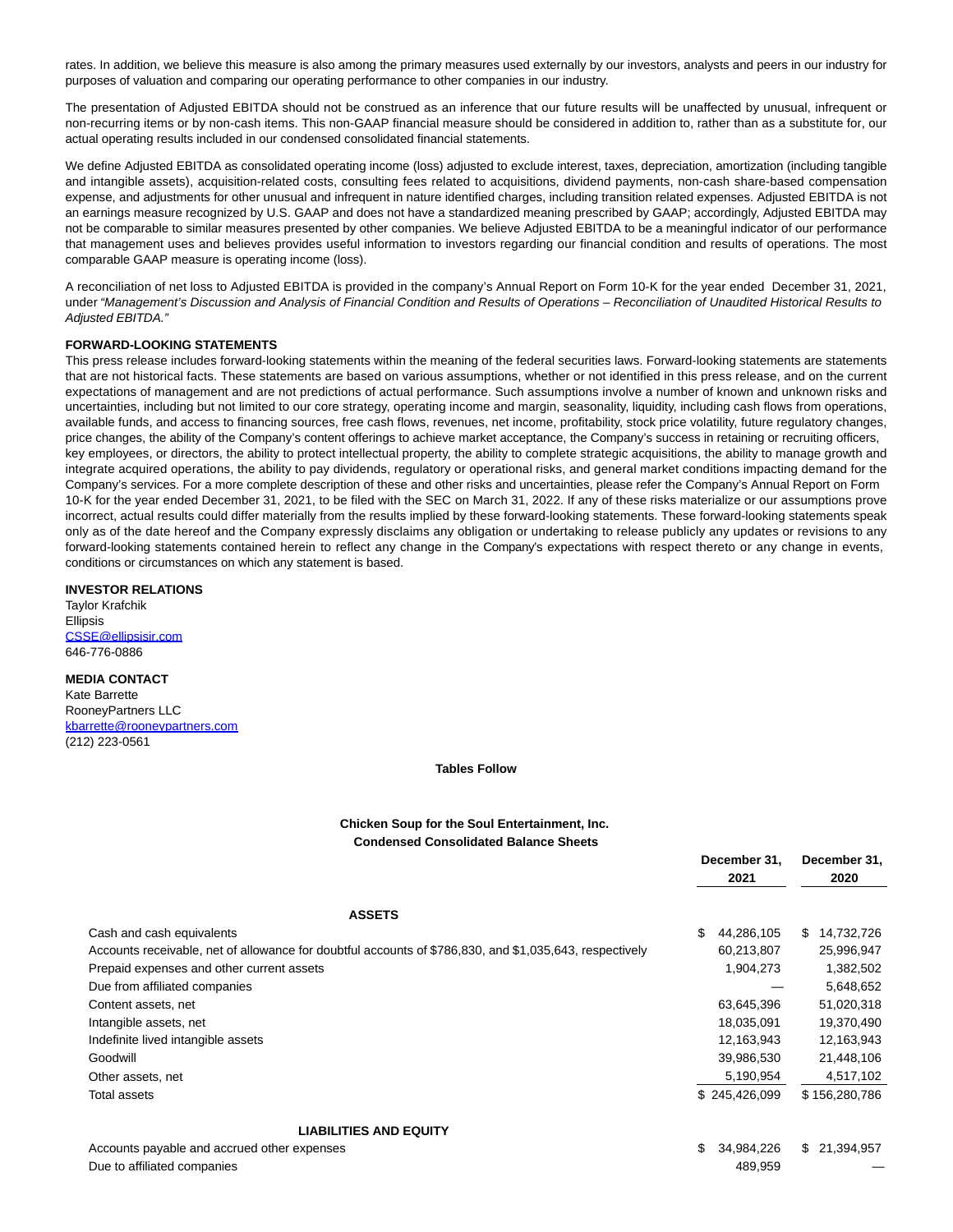| Programming obligations                                                                                                                                                                  | 1,641,250       | 4,697,316      |
|------------------------------------------------------------------------------------------------------------------------------------------------------------------------------------------|-----------------|----------------|
| Film library acquisition obligations                                                                                                                                                     | 24,673,866      | 8,616,562      |
| Accrued participation costs                                                                                                                                                              | 12,323,329      | 12,535,651     |
| Notes payable under revolving credit facility                                                                                                                                            |                 | 2,500,000      |
| Film acquisition advance                                                                                                                                                                 | 6,196,909       | 8,659,136      |
| Revolving loan                                                                                                                                                                           | 17,585,699      |                |
| 9.50% Notes due 2025, net of deferred issuance costs of \$1,402,880 and \$1,798,433, respectively                                                                                        | 31,493,020      | 31,097,467     |
| Contingent consideration                                                                                                                                                                 | 9,764,256       |                |
| Put option obligation                                                                                                                                                                    | 11,400,000      |                |
| Other liabilities                                                                                                                                                                        | 3,274,432       | 1,677,906      |
| <b>Total liabilities</b>                                                                                                                                                                 | 153,826,946     | 91,178,995     |
| Equity                                                                                                                                                                                   |                 |                |
| Stockholders' Equity:                                                                                                                                                                    |                 |                |
| Series A cumulative redeemable perpetual preferred stock, \$.0001 par value, liquidation preference of                                                                                   |                 |                |
| \$25.00 per share, 10,000,000 shares authorized; 3,698,318 and 2,098,318 shares issued and outstanding,<br>respectively; redemption value of \$92,457,950 and \$52,457,950, respectively | 370             | 210            |
| Class A common stock, \$.0001 par value, 70,000,000 shares authorized; 8,964,330 and 5,157,053 shares                                                                                    |                 |                |
| issued, 8,019,828 and 5,082,818 shares outstanding, respectively                                                                                                                         | 899             | 516            |
| Class B common stock, \$.0001 par value, 20,000,000 shares authorized; 7,654,506 shares issued and<br>outstanding, respectively                                                          | 766             | 766            |
| Additional paid-in capital                                                                                                                                                               | 240,609,345     | 106,425,548    |
| Deficit                                                                                                                                                                                  | (136, 462, 244) | (77, 247, 982) |
| Accumulated other comprehensive gain                                                                                                                                                     | 571             |                |
| Class A common stock held in treasury, at cost (944,502 and 74,235 shares, respectively)                                                                                                 | (13,202,407)    | (632, 729)     |
| Total stockholders' equity                                                                                                                                                               | 90,947,300      | 28,546,329     |
| Subsidiary convertible preferred stock                                                                                                                                                   |                 | 36,350,000     |
| Noncontrolling interests                                                                                                                                                                 | 651,853         | 205,462        |
| Total equity                                                                                                                                                                             | 91,599,153      | 65,101,791     |
| <b>Total liabilities and equity</b>                                                                                                                                                      | \$245,426,099   | \$156,280,786  |

## **Chicken Soup for the Soul Entertainment, Inc. Condensed Consolidated Statements of Operations**

|                                                                           |                 | <b>Three Months Ended December</b><br>31. |                      | Year Ended December 31, |  |  |  |
|---------------------------------------------------------------------------|-----------------|-------------------------------------------|----------------------|-------------------------|--|--|--|
|                                                                           | 2021            | 2020                                      | 2021                 | 2020                    |  |  |  |
| Net revenue                                                               | 35,966,835      | \$<br>20,230,592                          | \$110,395,466        | \$<br>66,356,956        |  |  |  |
| <b>Cost of revenue</b>                                                    | 24,605,857      | 14,455,033                                | 79,138,884           | 52,139,819              |  |  |  |
| <b>Gross profit</b>                                                       | 11,360,978      | 5,775,559                                 | 31,256,582           | 14,217,137              |  |  |  |
| <b>Operating expenses:</b>                                                |                 |                                           |                      |                         |  |  |  |
| Selling, general and administrative                                       | 13,373,621      | 8,379,145                                 | 48,611,101           | 31,573,368              |  |  |  |
| Amortization and depreciation                                             | 1,613,696       | 1,268,442                                 | 5,728,051            | 16,291,327              |  |  |  |
| Impairment of content assets                                              | 9,794,854       | 3,973,878                                 | 9,794,854            | 3,973,878               |  |  |  |
| Impairment of intangible assets and goodwill                              | 2,044,647       |                                           | 2,044,647            |                         |  |  |  |
| Management and license fees                                               | 3,596,684       | 2,023,060                                 | 11,039,547           | 6,635,696               |  |  |  |
| <b>Total operating expenses</b>                                           | 30,423,502      | 15,644,525                                | 77,218,200           | 58,474,269              |  |  |  |
| <b>Operating loss</b>                                                     | (19,062,524)    | (9,868,966)                               | (45,961,618)         | (44, 257, 132)          |  |  |  |
| Interest expense                                                          | 1,297,235       | 899,275                                   | 4,831,175            | 2,222,106               |  |  |  |
| Loss on extinguishment of debt                                            |                 |                                           |                      | 169,219                 |  |  |  |
| Other non-operating income, net                                           | (132, 114)      | (1,872,913)                               | (379, 151)           | (6, 155, 279)           |  |  |  |
| Loss before income taxes and preferred dividends                          | (20, 227, 645)  | (8,895,328)                               | (50, 413, 642)       | (40, 493, 178)          |  |  |  |
| Provision for income taxes                                                | 7,000           | 6,000                                     | 66,000               | 99,000                  |  |  |  |
| Net loss before noncontrolling interests and preferred dividends          | (20, 234, 645)  | (8,901,328)                               | (50, 479, 642)       | (40, 592, 178)          |  |  |  |
| Net loss attributable to noncontrolling interests                         | (82, 543)       | (12, 323)                                 | (73, 458)            | (182,201)               |  |  |  |
| Net loss attributable to Chicken Soup for the Soul Entertainment,<br>Inc. | (20, 152, 102)  | (8,889,005)                               | (50, 406, 184)       | (40, 409, 977)          |  |  |  |
| Less: preferred dividends                                                 | 2,253,385       | 1,176,141                                 | 9,013,540            | 4,142,376               |  |  |  |
| Net loss available to common stockholders                                 | \$ (22,405,487) | \$<br>(10,065,146)                        | \$<br>(59, 419, 724) | \$ (44, 552, 353)       |  |  |  |